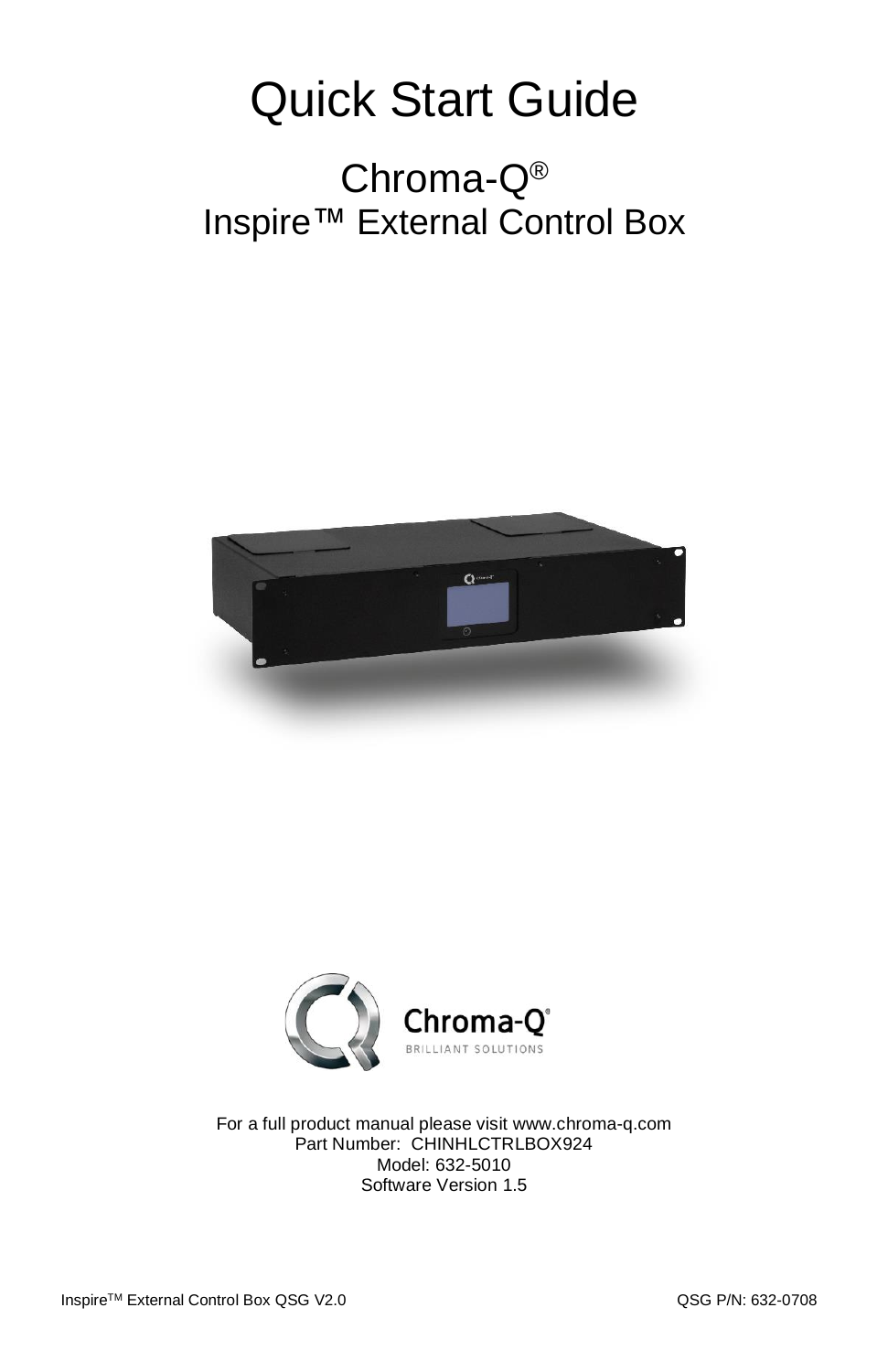#### **1. Overview**

The Inspire™ External Control Box, is the addressing control interface for the remote control of the Inspire™ Terminal Strip fixture through the ANSI E1.11 USITT DMX 512-A protocol.

#### **2. Safety**



This product is for professional use only. It is NOT intended for domestic or outdoor use.

#### **3. Cabling**



To connect the wiring for power and control data:

- Remove the cover plate and the plastic plugs covering the holes.
- Connect the wiring for the AC and Emergency Power Input through the hole, into the Terminal Block Plug and plug into the Terminal Block Header inside the External Control Box (Figure 4).
- Connect the wiring for the DMX Data Outputs Port 1, 2 and 3 through the holes, into the Terminal Block Plug and plug into the Terminal Block Header inside the External Control Box (Figure 3).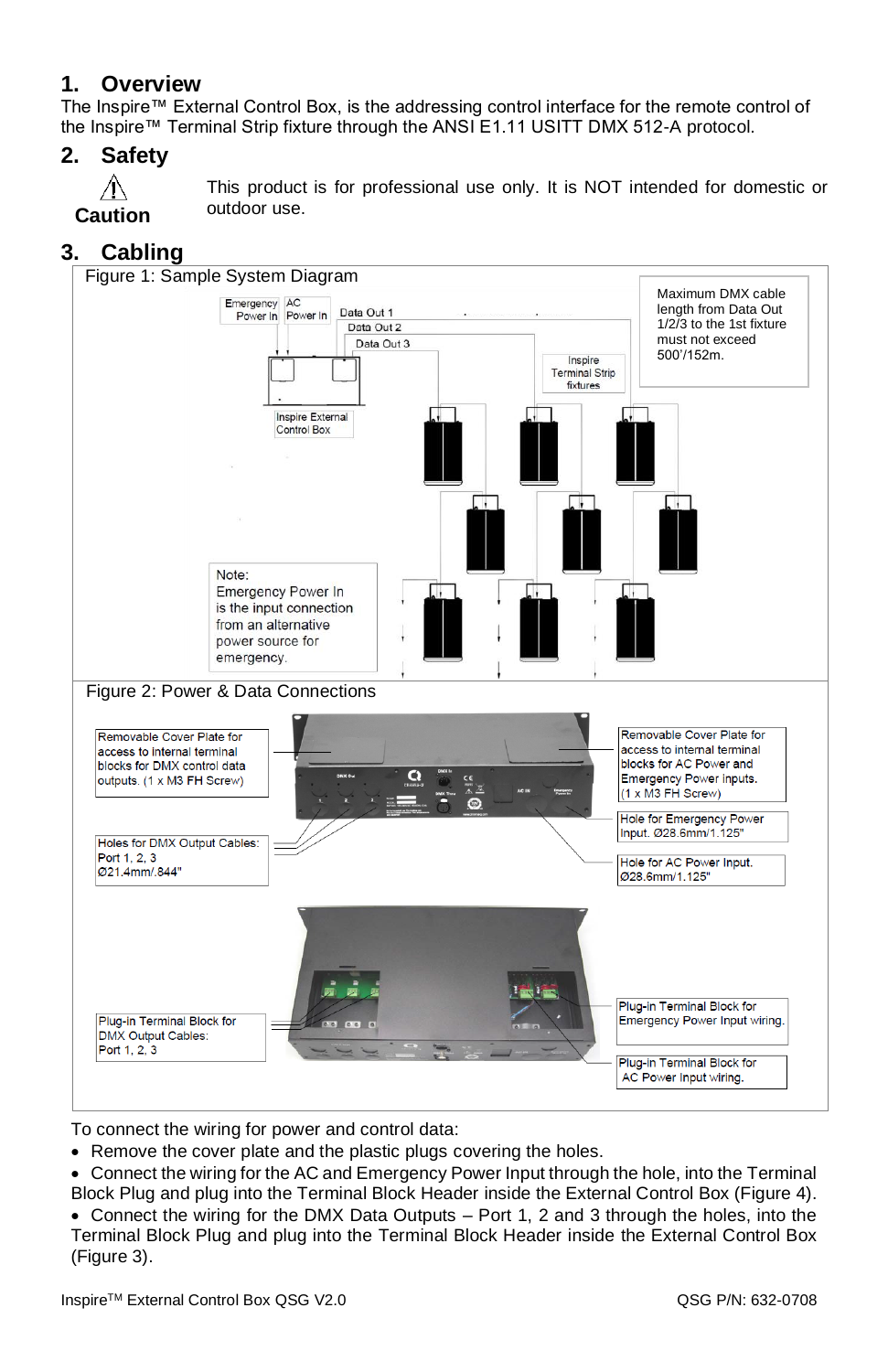| Figure 3: Data Output Wiring                                                                                                                                         | Figure 4: AC Power and Emergency Power Input                                                                                                                                                 |  |  |  |  |
|----------------------------------------------------------------------------------------------------------------------------------------------------------------------|----------------------------------------------------------------------------------------------------------------------------------------------------------------------------------------------|--|--|--|--|
| Out1<br>Dut <sub>2</sub><br>Dut3<br><b>P P P</b><br>$F = F$<br><b>DATA PLUS</b><br><b>DATA MINUS</b><br><b>GROUND SCREEN</b><br>(SHIELD)<br>CABLE STRAIN RELIEF<br>∼ | NEUTRAL<br>$=$ LIVE 3<br>LIVE <sup>1</sup><br>HWE2<br>LIVE:<br>$-$ LIVE 1<br>LIVE 3<br>- NEUTRAL<br><b>GROUNDING</b><br>CONNECTIONS<br>CABLE STRAIN<br>G<br>RELIEF<br>CABLE STRAIN<br>RELIEF |  |  |  |  |

#### **4. Mounting**

The control box is built with a standard 19" rack mount enclosure.

#### **5. Control**

The control functions are accessed through the touch screen display at the front panel of the Inspire™ External Control Box. The features of the touch screen display are shown in Figure 5.

Figure 5: Main Screen of the External Control Box



#### **Control Menu**

Main Menu Displays the model name, DMX information, AC and Emergency power input and Command buttons

Address Sets the DMX start address for each output: Output 1, Output 2, Output 3

Mode Select from the control mode options:

| OCICCI IIOIII IIIC CONITOL IIIOUC OPIIONS. |                                                   |  |  |  |  |
|--------------------------------------------|---------------------------------------------------|--|--|--|--|
| <b>RGBW</b> single                         | 4 channels x RGBW for each fixture in each output |  |  |  |  |
|                                            | (up to 512 channels per output)                   |  |  |  |  |
| RGBW output                                | 4 channels x RGBW for all fixtures in each output |  |  |  |  |
| Tungsten                                   | 1 channel x W for all fixtures in each output     |  |  |  |  |
| LookStore                                  | Save and Load a Look                              |  |  |  |  |

Setup Menu Set the internal settings of the Inspire External Control:

| DMX Data   | Displays DMX values                                         |                      |      |  |        |  |  |  |
|------------|-------------------------------------------------------------|----------------------|------|--|--------|--|--|--|
| RotateDisp | Change the display orientation                              |                      |      |  |        |  |  |  |
| Frequency  | To change the LED scan rate frequency, select from:         |                      |      |  |        |  |  |  |
|            |                                                             | 1200Hz 2400Hz 4800Hz |      |  | 9600Hz |  |  |  |
| DMX Lost   | When DMX is not detected, select from the output options:   |                      |      |  |        |  |  |  |
|            | Last Data                                                   | No Output            | Look |  |        |  |  |  |
| Reset      | Reset to user saved and default settings. (see User Manual) |                      |      |  |        |  |  |  |

#### **6. Further Information**

Please refer to the Chroma-Q<sup>®</sup> Inspire<sup>TM</sup> External Control Box manual for more detailed information. A copy of the manual can be found at the Chroma- $Q^{\circledast}$  website – www.chromaq.com/support/downloads